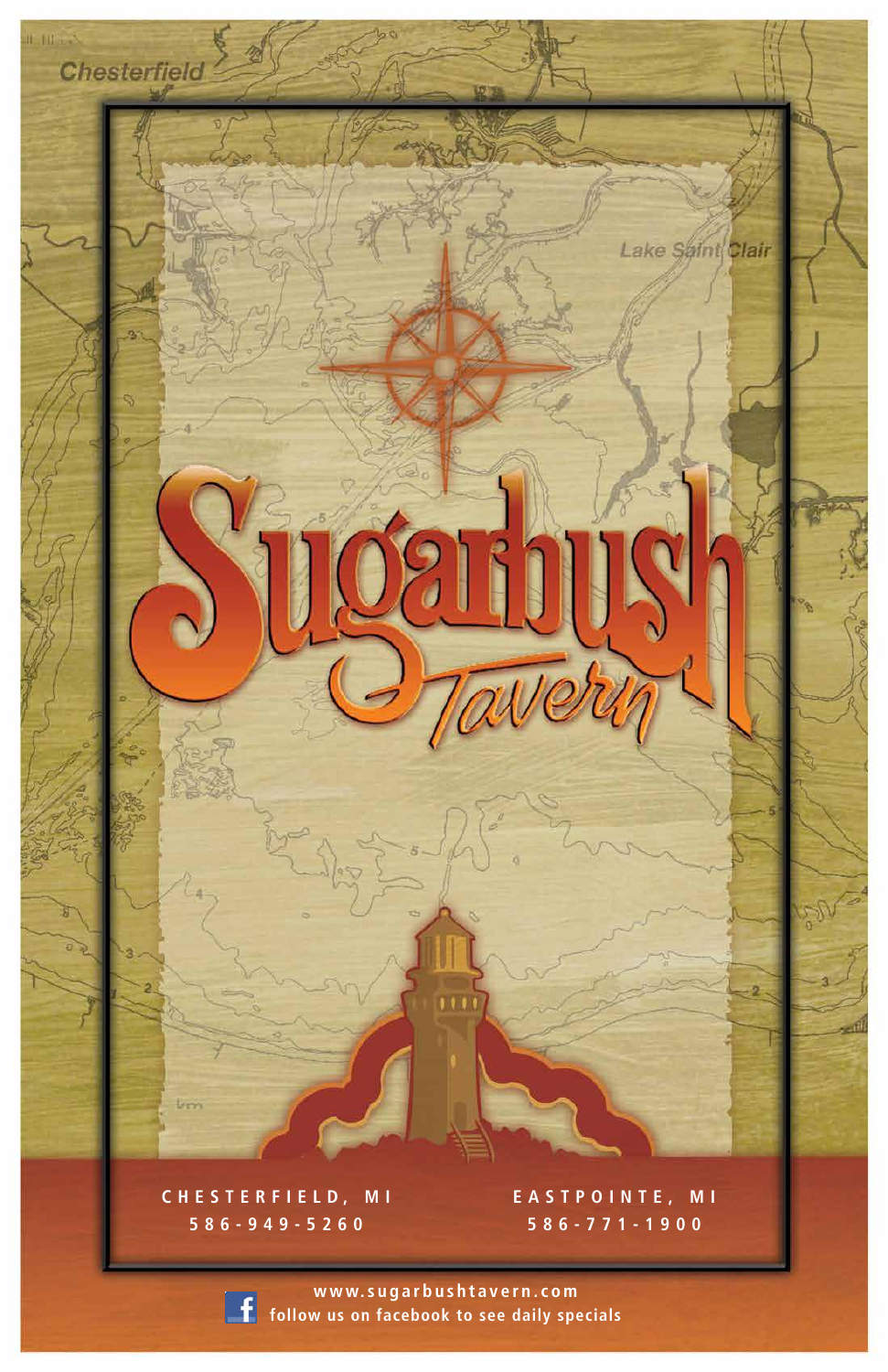#### Taco Salad

**Mixed greens with cheddar cheese, taco meat, tomatoes, onions and tortilla chips. Served with a cajun ranch dressing. Full - 10.99 1/2 - 7.99**

#### Chef Salad

**Ham, Turkey, Swiss and American cheese placed atop mixed greens with tomatoes, cucumbers, hard boiled egg and red onions. Choice of dressing. Served with grilled pita bread. Full - 10.99 1/2 - 7.99**

#### Chicken Caesar Salad

**Chicken breast on fresh romaine lettuce tossed with Caesar dressing and topped with red onions, homemade croutons and parmesan cheese. Served with grilled pita bread. Full - 10.99 1/2 - 7.99**

#### Southwest Chicken Salad

**Fresh mixed greens with tomatoes, shredded cheddar cheese, cucumbers and red onion topped with a chicken breast. Your choice of dressing. Served with grilled pita bread. Full - 10.99 1/2 - 7.99**

#### Traverse City Chicken Salad

**Mixed greens topped with grilled chicken breast, dried cherries, crumbled bleu cheese, walnuts, red onions and cherry vinaigrette dressing. Served with grilled pita bread. Full - 10.99 1/2 - 7.99**

### GREAT BEGINNINGS



Battered Green Beans **- 6.99**

#### Battered Mushrooms **- 6.99**

Buffalo Tenders **Our chicken tenders tossed in our famous buffalo sauce - 7.99**

#### Chicken Tenders **- 7.99**

Cajun Steak Bites **Tender steak bites cooked to order. Served with garlic toast - 9.99**

#### Captain Morgan **Ouesadillas**

Jalapeño Poppers **With cream cheese - 6.59**

Cheese Sticks **- 6.99**

Celery & Bleu Cheese Dressing **Goes great with wings - 2.99**

Potato Boats **Filled with cheddar and monterey jack cheeses and bacon bits - 6.99**

#### Combo Appetizer

**Choice of any three. Six chicken wings per order - 19.99**

House French Onion Soup **Finished with homemade crouton and melted cheese - 3.99**

Homemade Chili **Topped with shredded cheddar and diced onions (upon request) - 3.99**

# SMALL COURSES

# GARDEN FAVORITES

**Served with your choice of sauce.** Additional Sauce - 1.00

#### Wing Dings & Boneless Wings

**6 Wings - 6.99 13 Wings - 13.99 30 Wings - 23.59**

#### Favorite Sugarbush

#### Sauces

**Cajun (Dry) Hell Sauce (Extremely Hot!) Buffalo**

**Captain Morgan**

**Open Pit BBQ**

**Sweet Baby Ray's**

**Cow Town (Hot)** 

**Michigan Cherry BBQ**

#### Captain Morgan Steak Bites

**Our Cajun steak bites cooked to temperature, drizzled with Captain Morgan Sauce and topped with shredded monterey jack cheese and served with garlic toast. Delicious! - 12.99**

#### Chicken Quesadillas

**Grilled chicken stuffed inside flour tortillas with melted mixed cheeses. Garnished with diced green pepper and onions. Served with choice of sour cream or salsa - 8.99 Add Jalapeños or Guacamole - .50**

**Chicken tenders chopped and stuffed in flour tortillas with melted mixed cheese and served with Captain Morgan Sauce - 8.99**

#### Wet Burrito Supreme

**Seasoned ground beef and refried beans inside a flour tortilla, then topped with chili, cheddar cheese, diced tomatoes, onions and green peppers. Served with your choice of sour cream or salsa - 8.99 Add Jalapeños or Guacamole - .50 Sub Chicken - 1.99**

#### Tavern Bread

**Three kinds of cheeses melted over garlic bread. Served with marinara sauce - 8.59**

#### Saganaki

**With pita bread and lemon wedge - 7.99**

#### Nacho Supreme

**Nacho chips covered with seasoned ground beef, nacho cheese, tomatoes, green peppers, onions and your choice of sour cream or salsa - 8.99 Add Jalapeños or Guacamole - .50 Sub Chicken - 1.99**

#### Nacho Chips & Cheese or Nacho Chips & Homemade Salsa

**Your choice - 3.99 Have both - 4.99**

#### Cheese Fries

**Golden fries smothered with melted monterey jack and cheddar cheeses! - 4.99**

### Napoleon Steak *Lo-Carb*

*S***irloin broiled to your preferred taste, topped with melted cheese. Served with a mini Caesar salad - 13.99 NAPOLEON CHICKEN - 9.99**

Salad Dressing Selections: Ranch, 1000 Island, French, Italian, Lo Cal Italian, Cherry Vinaigrette, Balsamic Vinaigrette, Honey-Mustard, Vinegar & Oil, Raspberry Vinaigrette, Bleu Cheese Dressing - additional .50 MAKE ANY SALAD INTO A WRAP - 7.99

**Extra Ranch - 1.00**

# WING ZONE!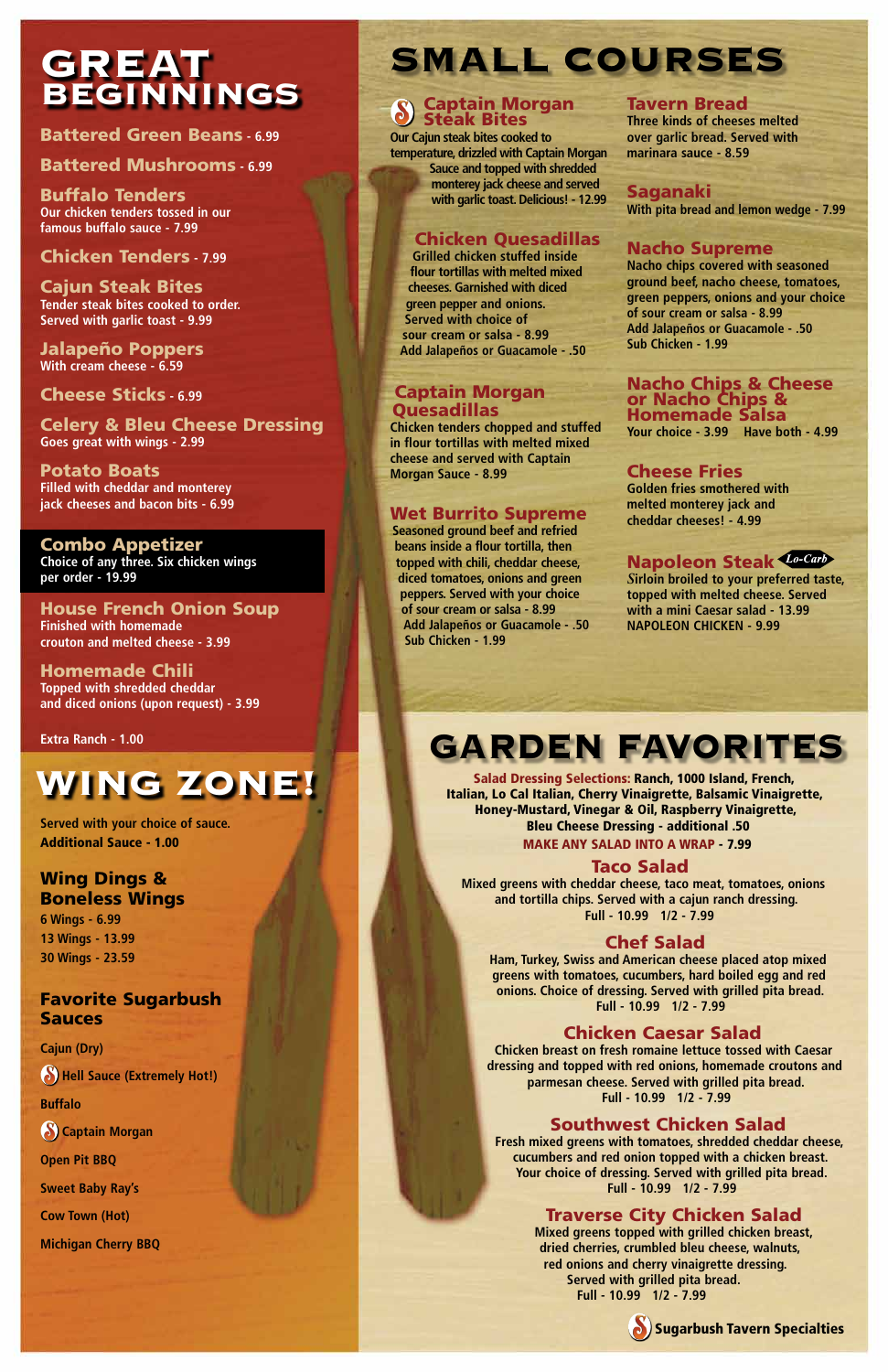**All entrees accompanied by your choice of potato: fries, sweet potato fries (1.00 extra), baked or redskins (excludes pasta dishes), your choice of our delicious homemade soup of the day Onion Rings - 1.00 (excludes clam chowder on Friday), salad or our creamy style cole slaw (made fresh daily.)**

Sugarbush Sirloin **Steak broiled to your preferred taste - 14.99**

Fish and Chips **Battered Icelandic cod - 10.99**

Perch Dinner **Deep fried until golden brown - 14.99 Served Sautéed - 15.99**

Spaghetti **With meat sauce and garlic toast - 10.99**

Stuffed Shells **This delicious pasta dish is served with meat sauce. Shells stuffed with ricotta and parmesan cheeses. Topped with melted cheese - 11.99**

Shrimp Dinner **Fried, grilled or cajun. Served with cocktail sauce - 15.99**

### **WEBABY BACK RIBS**

#### **Aptain Morgan Burger Topped with House Captain Morgan sauce and monterey jack cheese - 9.59**

#### Chicken Dinner

**Boneless chicken breast with your choice of BBQ or Montreal and grilled until tender and juicy - 12.99**

Chicken Parmesan Dinner **Breaded chicken breast with marinara and melted monterey cheese. Served with spaghetti and garlic toast - 13.99**



# SUGARBUSH ENTRÉES

# BURGER ZONE

#### 1/2 Lb. Burger **- 7.99**

**With cheese - add 25¢ • With bacon - add 75¢ With mushrooms - add 75¢**

#### Patty Melt

**Swiss cheese and grilled onions on grilled rye - 8.59 Sub Chicken - 1.00**

#### Jack Daniel's Signature Burger

**Topped with Jack Daniel's sauce, monterey jack cheese, sautéed mushrooms and onions - 9.59**

Tavern Burger **Cajun style with bacon and cheddar cheese - 9.59**

#### Lo-carb Burger

**Cooked lo-carb style with no bun, and topped with bacon and cheddar and served with cottage cheese and tomato slices - 8.99**

#### Texan Burger

**Topped with Sweet Baby Ray Sauce, crispy bacon and American cheese - 9.59**

**Best in Town! Slow roasted and glazed with BBQ sauce. Award Winning House Captain Morgan, Sweet Baby Ray's, Big Bob's Dry Rub, Michigan Cherry BBQ or Open Pit BBQ. or Cow Town - 1.00 extra Full Slab - 18.99 Half Slab - 15.99**

Ribs & Wings **1/2 slab of ribs with your choice of sauce** 

**and chicken wings - 18.99**

Ribs & Tenders **1/2 slab of ribs with your choice of sauce and crispy chicken tenders - 18.99**

Ribs & Perch **1/2 slab of ribs with your choice of sauce and fried perch - 19.99**

Ribs & Shrimp **1/2 slab of ribs with your choice of sauce and grilled or fried shrimp - 19.99**

Ribs & Steak Bites **1/2 slab of ribs with choice of sauce and our famous Cajun steak bits - 21.99**

Steak Bites & Shrimp **Our famous Cajun steak bites with grilled or fried shrimp - 18.99**

Steak Bites & Tenders **Our famous Cajun steak bites with crispy chicken tenders - 16.99**

Steak Bites & Perch **Our famous Cajun steak bites with fried lake perch - 18.99**

Perch Basket **- 9.99** Cod Basket **- 8.99** Shrimp Basket **- 12.99** Tender Basket **- 7.99** Mini Burger Basket **- 5.99**

## COMBOS & BASKETS

**All combos and baskets are served with cole slaw and French fries.**  Substitute Onion Rings, Sweet Potato Fries or Salad **- 1.00 • Extra Ranch - 1.00**

**All burgers served with lettuce and tomato.**

**"Ask your server about menu items that are cooked to order or served raw. Consuming raw or undercooked meats, poultry, seafood, shellfish, or eggs may increase your risk of foodborne illness."**